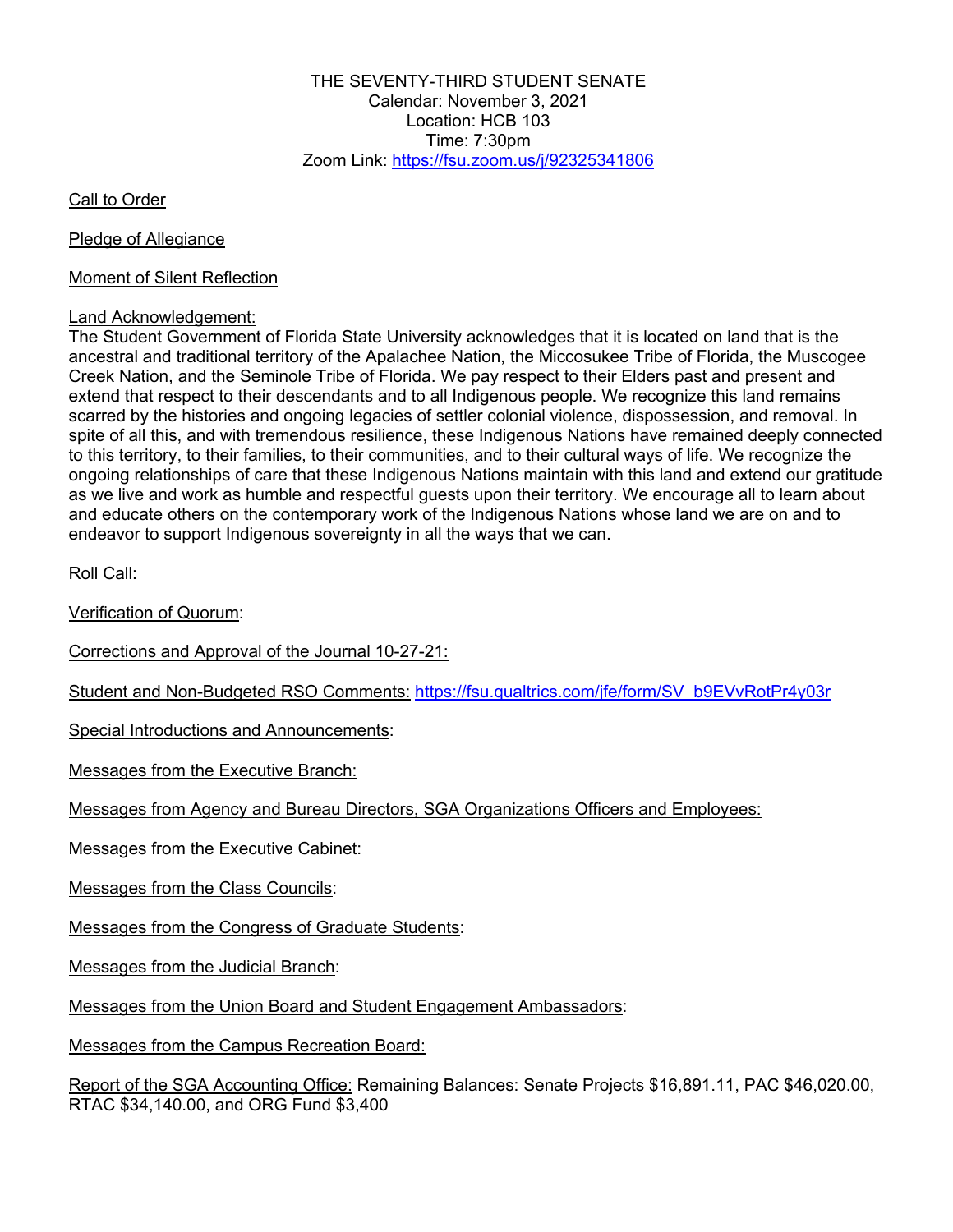### Report of Senate Liaisons:

#### Report of Committees:

- Judiciary
- Internal Affairs
- Budget
- Finance
- Student Life & Academic Affairs
- Rules & Calendar

# Senate Confirmations:

Caroline Ball for Director of the Student Council for Accessibility Advocacy, Alberto Garcia Marrero for Associate Justice of the Supreme Court

#### Consent Calendar:

| Resolution 31 | Sponsored by Senator Roy (P)                                                         |
|---------------|--------------------------------------------------------------------------------------|
|               | Allocating funding from the Programming Allocations Committee to fund the Society of |
|               | Automotive Engineers and the Turkish Student Association.                            |

### Bills First Reading:

| <b>Bill 61</b> | Sponsored by Senator Tackett (P) Wang, Marcus, Nasworthy (Co)<br>Increasing the OPS wages of the Senate President and Senate Pro Tempore.<br>REFERRED TO SLAA THEN FINANCE, 10.20. TABLED IN SLAA, 11.01.                                                                                                                    |
|----------------|------------------------------------------------------------------------------------------------------------------------------------------------------------------------------------------------------------------------------------------------------------------------------------------------------------------------------|
| <b>Bill 62</b> | Sponsored by Senator Tackett (P) Wang, Marcus, Nasworthy (Co)<br>Adding the OPS wages of the Senate Clerk and Senate Parliamentarian. REFERRED<br>TO SLAA THEN FINANCE, 10.20. TABLED IN SLAA, 11.01.                                                                                                                        |
| <b>Bill 64</b> | Sponsored by Senator Roy (P) Nasworthy (Co)<br>To clarify the PAC/RTAC quorum requirements, to transfer PAC/RTAC funds to<br>Senate Projects each Summer, and to remove the stipulation that PAC/RTAC can<br>only use 50% of their budget each Fall. REFERRED TO FINANCE THEN<br>JUDICIARY, 10.27. PASSED IN FINANCE, 11.03. |
| Bill 68        | Sponsored by Senator Gonzalez (P) Tackett, Barker, Berger, Bettley (Co)<br>To transfer 285,000 from Central Reserves to the Union to subsidize their Budget<br>shortfalls for the 2022-2023 Fiscal Year.                                                                                                                     |
| <b>Bill 69</b> | Sponsored by Senator Tackett (P)<br>Funding for Pride Student Union to give out a sustainable and unique promotional<br>item to grow their influence on campus as well as promote healthy hygiene practices<br>at tabling events.                                                                                            |
| <b>Bill 70</b> | Sponsored by Senator T. Murray (P)<br>To bring statutes regarding the removal of Student Government Officers from office in<br>line with state law as recently enacted through HB 233 giving such officers the right to<br>appeal their discipline to the Vice President of Student Affairs.                                 |
| <b>Bill 71</b> | Sponsored by Senator Wang (P)<br>Imposing a time limit for the OGA Director to speak on each amendment to the<br>Legislative Agenda in Legislative Agenda Caucus.                                                                                                                                                            |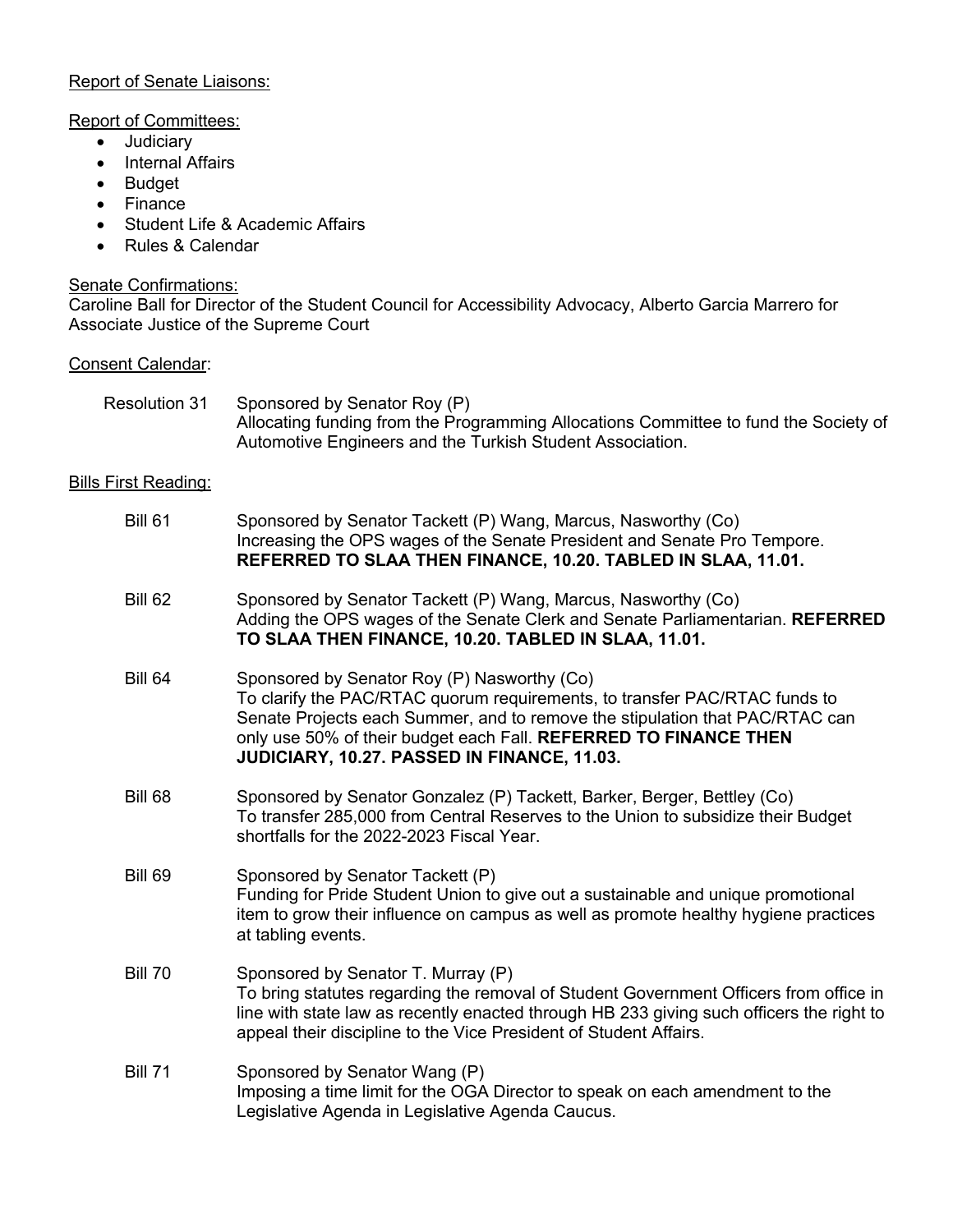| <b>Bill 72</b> | Sponsored by Senator Wang (P)<br>Clarifying the bill approval process.                                                                                                                            |
|----------------|---------------------------------------------------------------------------------------------------------------------------------------------------------------------------------------------------|
| <b>Bill 73</b> | Sponsored by Senator Wang (P)<br>Establishing term limits for Student Body President and Student Body Vice President.                                                                             |
| <b>Bill 74</b> | Sponsored by Senator Little (P)<br>To extend the declaration of candidacy for fall and spring elections from 2 weeks<br>before the election to 3 weeks before the election.                       |
| <b>Bill 75</b> | Sponsored by Senators Tackett, Randall (P)<br>Transferring \$275 from Senate Projects to provide the Jewish Student Union with<br>personalized hand sanitizers.                                   |
| <b>Bill 76</b> | Sponsored by Senator Little (P)<br>To clarify language and enumerate the duty of solely the Supervisor of Elections to<br>advertise Constitutional Amendments                                     |
| <b>Bill 77</b> | Sponsored by Senator Little (P)<br>To remove the in-person voting precinct from SGA elections and clarify language<br>around voting precincts and the "No Campaign Zone".                         |
| <b>Bill 78</b> | Sponsored by Senators Guillamont, Stewart (P)<br>Changing the date of both the fall and spring elections to the eighth Wednesday after<br>the start of the semesters instead of the seventh week. |
| <b>Bill 79</b> | Sponsored by Senators Guillamont, Stewart (P)<br>Providing the explicit usage of the word vote and extending time for removal of<br>campaigning materials.                                        |
| <b>Bill 80</b> | Sponsored by Senators Guillamont, Stewart (P)<br>Addition stating that votes cannot be changed after cast, and clarifying formatting.                                                             |
| <b>Bill 81</b> | Sponsored by Senators Little (P)<br>To enumerate that candidates for SGA office cannot have and outstanding violations<br>of FSU Student Code of Conduct or Academic Honor Policy.                |
| <b>Bill 82</b> | Sponsored by Senators Guillamont, Stewart (P)<br>Adding a schedule one violation against posting campaign materials that have not<br>been approved by the Supervisor of Elections.                |
| Bill 83        | Sponsored by Senators Guillamont, Stewart (P)<br>Adding a schedule two violation if a petitioner fails to appear for an Elections<br>Commission hearing.                                          |
| Bill 84        | Sponsored by Senators Guillamont, Stewart (P)<br>Stating when the official ballot can be released.                                                                                                |
| <b>Bill 85</b> | Sponsored by Senator Little (P)<br>To add an elections violation for misrepresenting the Supervisor of Elections during<br>the elections process.                                                 |
| Bill 86        | Sponsored by Senators Guillamont, Stewart (P)<br>Defining Organic Social Media                                                                                                                    |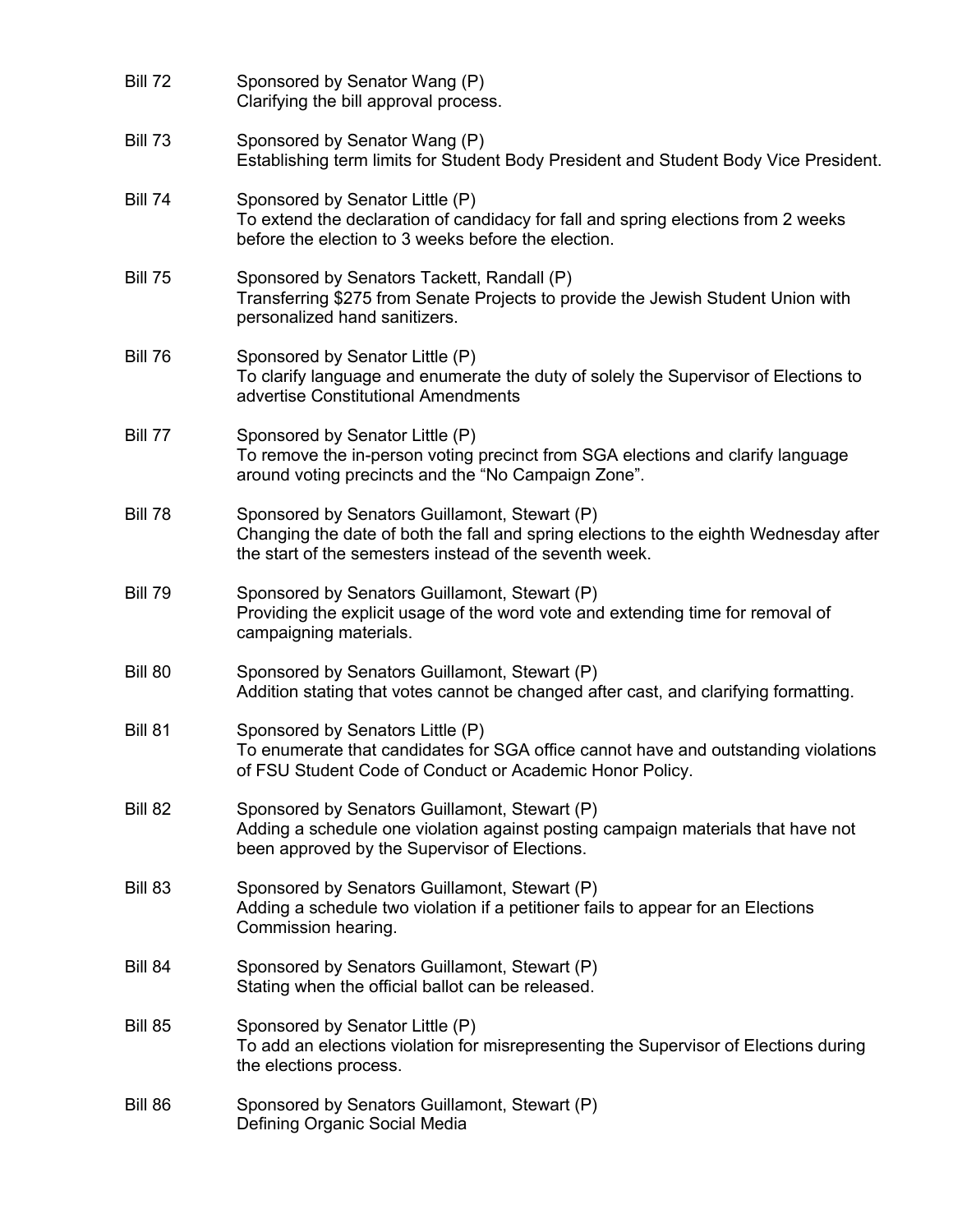| Bill 87 | Sponsored by Senators Guillamont, Stewart (P)        |
|---------|------------------------------------------------------|
|         | Permitting campaigning in University Residence Halls |

## **Bills Second Reading:**

| <b>Bill 2022</b> | Sponsored by Senators Gonzalez (P) Berger, Bettley, Keyser, Lewis, Riguidel,<br>Tackett (Co)                                                                                                                                                                                                      |
|------------------|---------------------------------------------------------------------------------------------------------------------------------------------------------------------------------------------------------------------------------------------------------------------------------------------------|
|                  | Representing the estimated amount in the budget to be submitted to the Student<br>Senate President for Budget Committee Allocation in the fiscal year of 2022-2023.<br>REFERRED TO BUDGET, 09.29. TABLED IN BUDGET, 10.05, 10.12. AMENDED<br>AND PASSED IN BUDGET, 10.29.                         |
| <b>Bill 63</b>   | Sponsored by Senators Tackett, Gonzalez (P)<br>Fixing language in the "Major Offices" portion of statutes. REFERRED TO INTERNAL<br>AFFAIRS THEN JUDICIARY, 10.20. AMENDED AND PASSED IN INTERNAL<br>AFFAIRS, 10.25. TABLED IN JUDICIARY, 10.26. AMENDED AND PASSED IN<br><b>JUDICIARY, 11.02.</b> |
| <b>Bill 65</b>   | Sponsored by Senator Roy (P) Marcus, B. Murray, Bettley (Co)<br>To add the role of Senate Historian to Statutes and define its role. REFERRED TO<br><b>JUDICIARY THEN RULES &amp; CALENDAR, 10.27. PASSED IN JUDICIARY, 11.02.</b><br>PASSED IN RULES & CALENDAR, 11.03.                          |
| <b>Bill 66</b>   | Sponsored by Senator Harmon (P)<br>To transfer \$2,480 from Senate Project to cover the rental space at the Alumni<br>Association for the Fall 2021 SGA Inauguration. REFERRED TO SLAA THEN<br>FINANCE, 10.27. PASSED IN SLAA, 11.01. PASSED IN FINANCE, 11.03.                                   |
| Bill 67          | Sponsored by Senator Harmon (P)<br>To transfer \$250 from Senate Projects to cover the Photographer for the Fall 2021<br>SGA Inauguration. REFERRED TO SLAA THEN FINANCE, 10.27. PASSED IN<br>SLAA, 11.01. PASSED IN FINANCE, 11.03.                                                              |

## Constitutional Amendments:

### Resolutions:

| Resolution 77 | Sponsored by Senator Tackett (P) Wang, Marcus, Nasworthy (Co)<br>Waiving the proviso language of Bill 2021 to amend the OPS hourly rate of the<br>Senate President and Senate Pro Tempore in ordinance with Student Body Statute<br>803.5(b). REFERRED TO BUDGET, 10.20. WITHDRAWN IN BUDGET, 11.02.                                                    |
|---------------|---------------------------------------------------------------------------------------------------------------------------------------------------------------------------------------------------------------------------------------------------------------------------------------------------------------------------------------------------------|
| Resolution 78 | Sponsored by Senator Roy (P) Marcus, B. Murray, Bettley (Co)<br>To add the role of Senate Historian to our Rules of Procedure and to define its role.<br>REFERRED TO RULES & CALENDAR, 10.27. PASSED IN RULES & CALENDAR,<br>11.03.                                                                                                                     |
| Resolution 79 | Sponsored by Senator Gonzalez (P) Tackett, Barker, Berger, Bettley (Co)<br>To inform the Student Senate and budgeted organizations under the Budget Bill 2022<br>of new OPS positions, increase and decreases in OPS hours for SGA officers, and<br>increase in hourly rates to account for the minimum wage increase for the 2022-2023<br>fiscal year. |